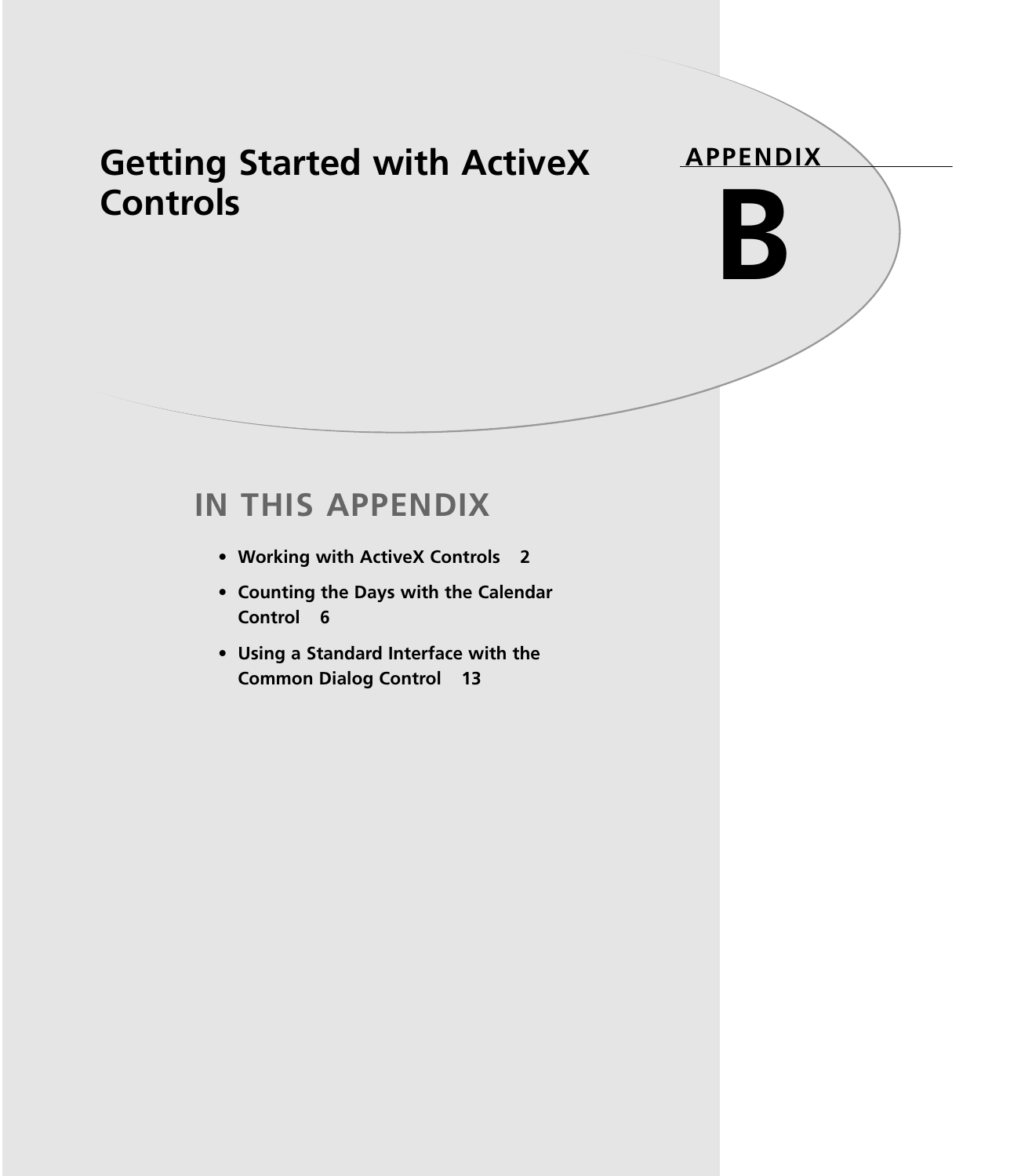ActiveX controls (called OLE controls before Access 97) provide a way for you to give users advanced, yet standard, interfaces, including applications developed in different languages such as VBA and xBase (FoxPro). For ActiveX controls, these languages provide containers in which the separate ActiveX server applications (OCXs) can run.

## **NOTE**

ActiveX controls from Microsoft vary from the old OLE controls not only in name, but also in form. ActiveX controls are designed with the ActiveX control framework and are called *lightweight*, which means that they require less memory, perform faster, and are easier to distribute. Note that some third-party ActiveX controls are built on older frameworks or use *MFC (Microsoft Foundation Classes)*.

The Access retail package provides you with six ActiveX controls:

- Calendar control
- Snapshot control
- PivotTable control
- Chart control
- Spreadsheet control
- Datasource control

The Calendar and Common Dialog controls, the latter supplied in the Microsoft Office Developer (MOD), are discussed in this appendix. A more advanced discussion of the Windows Common ActiveX controls can be found in Chapter 14, "Programming for Power with ActiveX Controls."

# **Working with ActiveX Controls**

When working with ActiveX controls in Access, you will find that they're similar to other Access controls in that they're programmed by using properties, methods, and events.

Not all ActiveX controls are data-bound like standard Access controls. The term *data-bound* means that the controls have a Control Source property that refers to Access data or can use Access record sources for row sources.

Some ActiveX controls, such as TabStrip, require little coding with VBA. Others, such as TreeView, can be programmed to be data-driven and therefore made more versatile. Using these controls to their fullest capabilities can take quite a bit of code.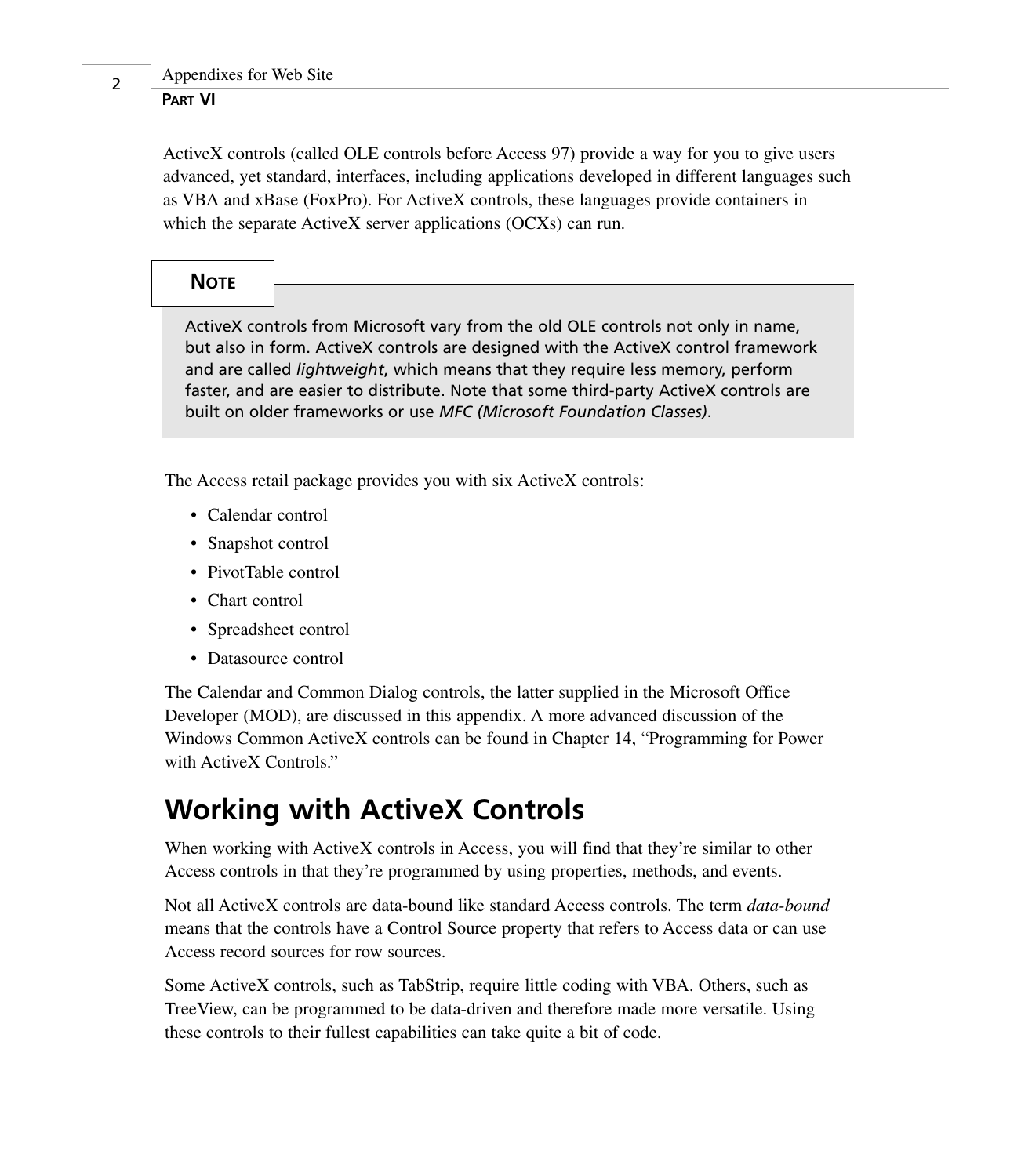#### **TIP**

You can update ActiveX control properties, like standard Access object properties, at runtime. This way, you can manipulate an ActiveX control as much as any other control.

### **Looking at the ActiveX Control Shipped with Access**

In addition to other ActiveX controls, the following controls all ship with MOD:

| Animation     | ImageList   | StatusBar |
|---------------|-------------|-----------|
| Common Dialog | ListView    | TabStrip  |
| <b>FTP</b>    | ProgressBar | Toolbar   |
| Gopher        | RichTextBox | TreeView  |
| <b>HTTP</b>   | Slider      | Winsock   |

In addition to these supported controls are unsupported controls available on various networks.

#### **NOTE**

Certain OCXs used internally by Access show up in the ActiveX control dialogs, but you can't use them. If you try to place these controls on your form, nothing happens. Some controls in the Access main folder—namely, Flist32.ocx and Imxgrd32.ocx—don't even show up in the ActiveX control dialogs within Access.

## **Placing an ActiveX Control on a Form**

Although each ActiveX control varies from the next in how it's used, they're all placed on a form in the same manner. To place a control on a form from the database container, follow these steps:

- 1. Open an Access database.
- 2. Select the Forms tab. The list of forms appears.
- 3. Click the New button to the right of the form list. The New Form dialog appears.
- 4. Select the record source you want from the combo box on the bottom of the dialog.
- 5. Click OK. You now have a blank form, displayed in Design mode.
- 6. From the Insert menu, choose ActiveX Control. The Insert ActiveX Control dialog appears. (You can also use the More Controls button in the Toolbox.)

**B**

א<br>א∃

**ACTIVE X CONTROLS**

**GETTING**

**STARTED**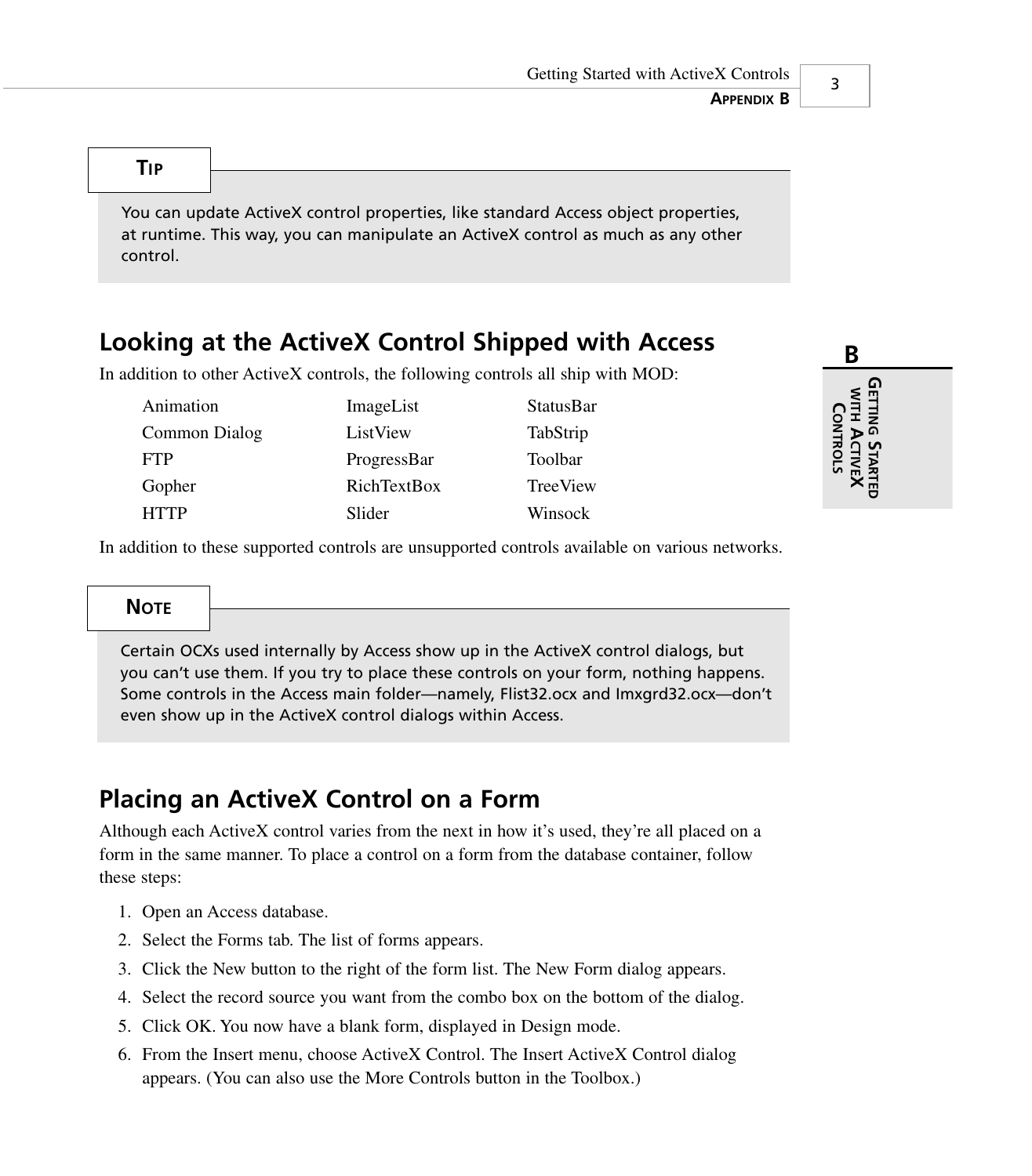- 7. Choose the Calendar Control 10.0 from the list of controls, similar to Figure B.1.
- 8. Click OK.



#### **FIGURE B.1**

*You can insert all ActiveX controls from the Insert ActiveX Control dialog.*

After the Calendar control is placed on *Form1* (see Figure B.2), you must customize it for the current application. Although this process changes for each control type—as well as for each application—the method for changing the properties stays the same.

|     | <b>←</b> Detail |                |            |            |     |            |                                     |  |
|-----|-----------------|----------------|------------|------------|-----|------------|-------------------------------------|--|
|     | Jan 2001        |                | <b>Jan</b> |            |     | $2001$ $-$ |                                     |  |
| Sun | Mon             | Tue            | Wed        | <b>Thu</b> | Fri | Sat        |                                     |  |
|     |                 |                |            |            | 5   | ĥ          | ActiveX Control: Calendar0          |  |
|     | ls              | $\overline{a}$ | 10         | 11         | 12  | 13         | Calendar <sub>0</sub>               |  |
| 14  | 15              | 16             | 17         | 18         | 19  | 20         | Format   Data   Event   Other   All |  |
| 21  | 22              | 23             | 24         | 25         | 26  | 27         | Name Calendar0                      |  |
| 28  | 29              | 30             | 131        |            |     |            | Control Source                      |  |
|     |                 |                |            |            |     | 10         | OLE Class Calendar                  |  |
|     |                 |                |            |            |     |            | $Verb$ 0                            |  |
|     |                 |                |            |            |     |            | Class MSCAL.Calendar.7              |  |
|     |                 |                |            |            |     |            | Visible Yes                         |  |
|     |                 |                |            |            |     |            | Display When Always                 |  |
|     |                 |                |            |            |     |            | Enabled Yes                         |  |
|     |                 |                |            |            |     |            | Locked No                           |  |
|     |                 |                |            |            |     |            | Tab Stop Yes                        |  |
|     |                 |                |            |            |     |            | Tab Index 0                         |  |
|     |                 |                |            |            |     |            | Left 0"                             |  |
|     |                 |                |            |            |     |            | Top 0"                              |  |
|     |                 |                |            |            |     |            | Width $3"$                          |  |
|     |                 |                |            |            |     |            | Height 2"                           |  |
|     |                 |                |            |            |     |            | Special Effect Flat                 |  |

#### **FIGURE B.2**

*Although you can see some ActiveX controls, such as the Calendar control, in Design mode, others display only a message.*

## **Setting Properties on an ActiveX Control at Design Time**

You can set properties in two ways at design time. The first is the same way in which all Access control properties are set—through the Access control property sheet. Figure B.3 shows the Access Control property sheet (opened by choosing Properties from the View menu) for the Calendar object created on *Form1*.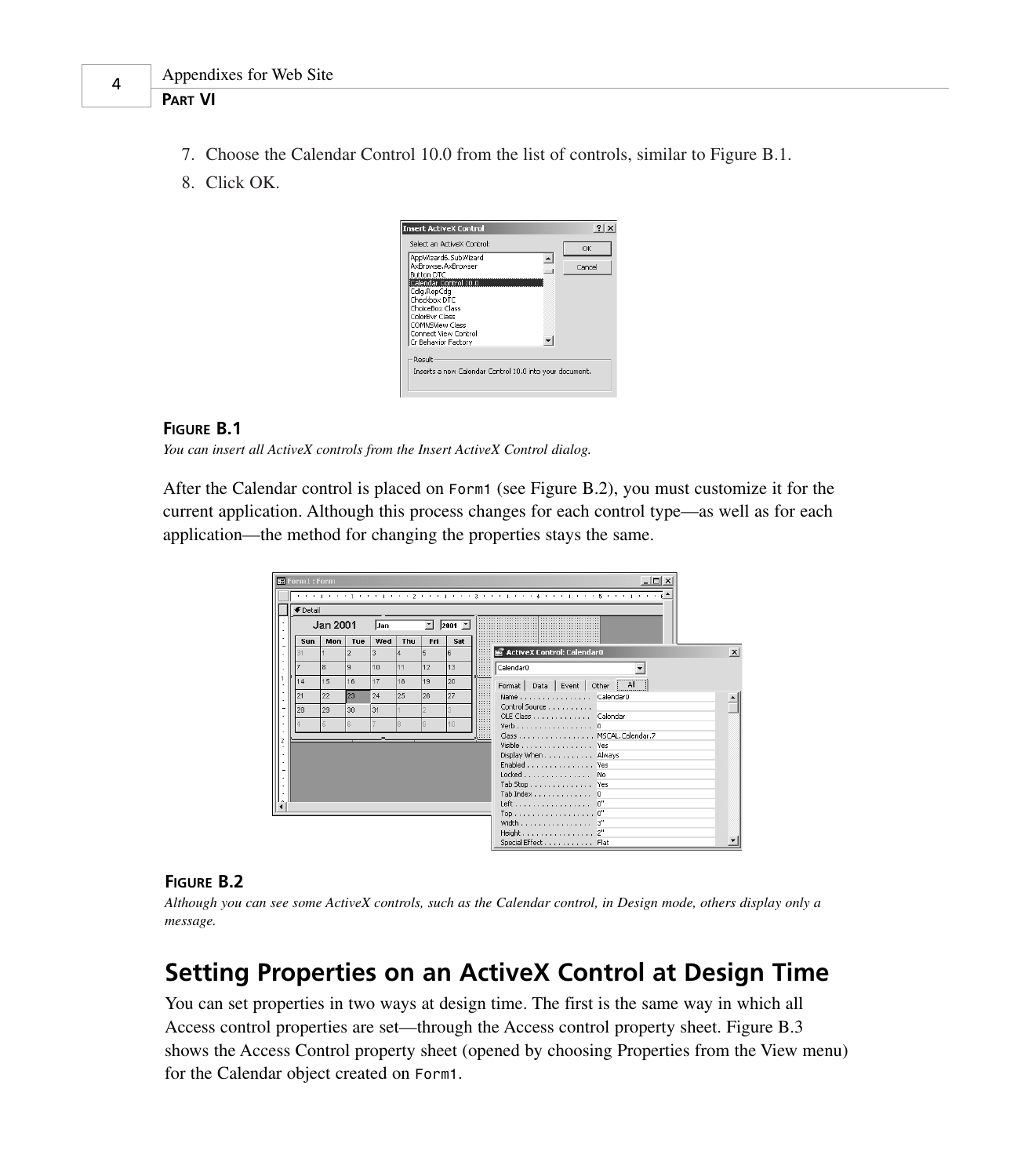

5

| ActiveX Control: Calendar0<br>Calendar <sub>0</sub> |            | $\vert x \vert$ |
|-----------------------------------------------------|------------|-----------------|
| Format                                              | Data Event | Other<br>AΙ     |
| Name                                                |            | Calendar0       |
| $Verb$                                              |            | n               |
| Tab Stop                                            |            | Yes             |
| Tab Index                                           |            | n               |
| ControlTip Text                                     |            |                 |
| Help Context Id                                     |            | n               |
| Tag                                                 |            |                 |
| Custom $\ldots \ldots$                              |            |                 |
| Ahout                                               |            |                 |
| BackColor                                           |            | -2147483633     |
| Dav                                                 |            | 23              |
| DayFont                                             |            | (Font)          |
| DayFontColor                                        |            | n               |
| DayLength                                           |            | System (Medium) |
| FirstDay                                            |            | <b>Sun</b>      |
| GridCellEffect                                      |            | Raised          |
| GridFont                                            |            | (Font)          |
| GridFontColor                                       |            | 10485760        |
| GridLinesColor                                      |            | -2147483632     |
| Month                                               |            | 1               |
| MonthLength                                         |            | System (Medium) |
| ShowDateSelectors                                   |            | Yes             |
| ShowDays                                            |            | Yes             |
| ShowHorizontalGrid                                  |            | Yes             |
| ShowTitle                                           |            | Yes             |
| ShowVerticalGrid                                    |            | Yes             |
| TitleFont                                           |            | (Font)          |
| TitleFontColor                                      |            | 10485760        |
| Value                                               |            | 1/23/2001       |
| ValueIsNull                                         |            | No              |
| Year                                                |            | 2001            |

**B GETTING** א<br>א∃ **CONTROLS CONTROLS ACTIVE X STARTED**

#### **FIGURE B.3**

*Find the properties specific to the ActiveX control on the Other tab, just below the Tag property.* 

When you move into an ActiveX control property in the property sheet, the status bar displays the message *ActiveX Control specific property* because Access doesn't necessarily know what the property is without ActiveX interpreting, which happens during runtime.

**TIP**

The other way to get to the properties specific to an ActiveX control is to open the control's own property sheet. To do so, double-click the control or use the control's right-click menu. Keep in mind that the double-click method works only with some ActiveX controls. Others, like the current version of Calendar control, bring you to different parts of the control when you double-click. Also, the double-click method doesn't work in Visual Basic and other Office Apps. So the best method is to use the right-click menu.

The various ActiveX controls have different properties on their property sheets. Figure B.4 shows the property sheet for the Calendar control.

When changing properties of ActiveX controls at runtime, you can use either macros or VBA code. This process is the same as changing properties on any other Access object. When declaring the data type of the ActiveX control in VBA, use the *Object* data type. The following example declares an *Object* data type for a Calendar control:

*Dim ocxCalendar as Object*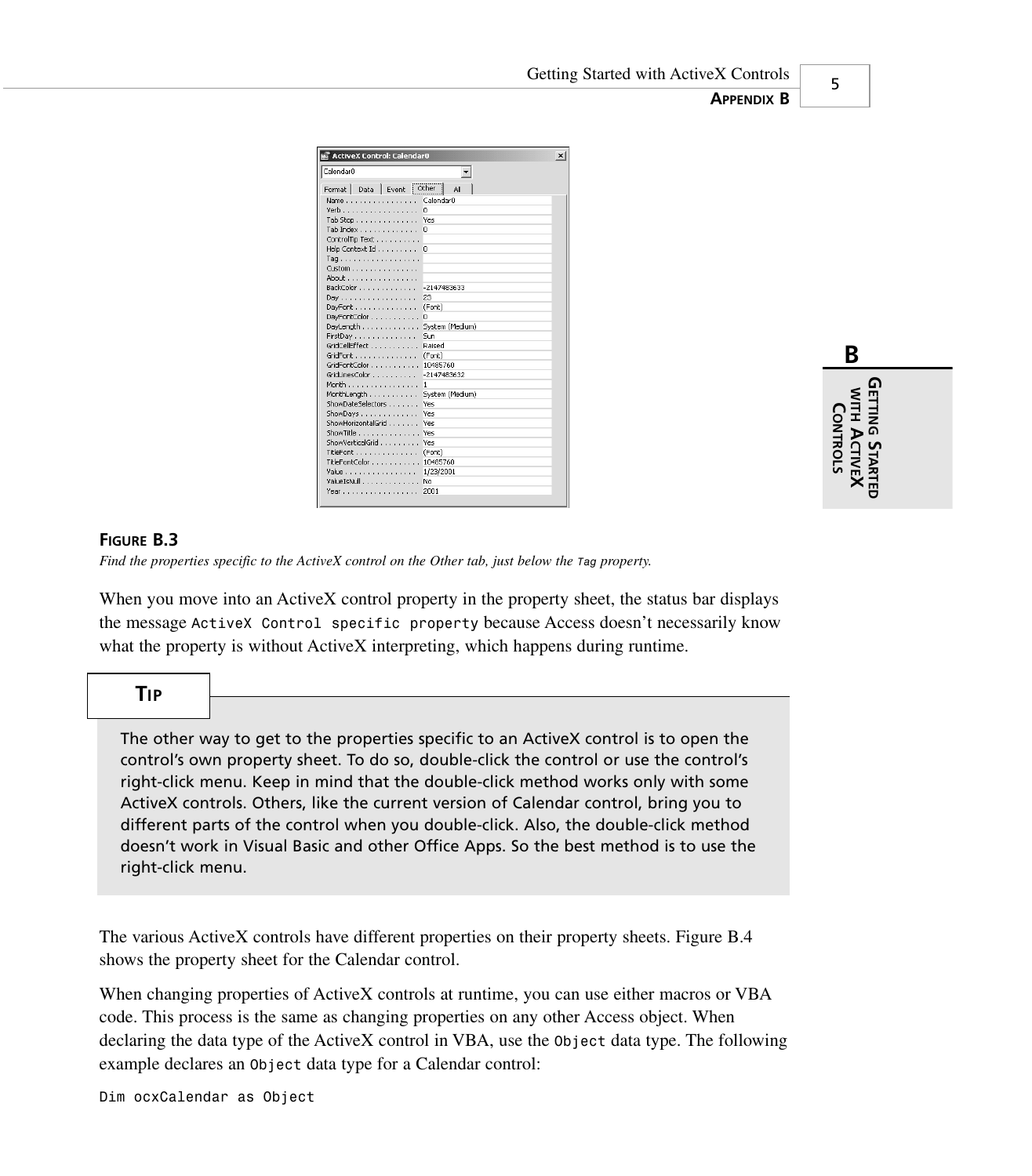| <b>Calendar Properties</b><br>General Font<br>Value:<br>First Day:<br>Day Length:<br>Month Length:<br>Grid Cell Effect: | Color<br>1/23/2001<br>Sunday<br>System (Medium) v<br>System (Medium) =<br>Raised | <b>Show</b><br><b>▽</b> Month/Year Title<br>Month/Year Selectors<br>$\overline{\vee}$ Days of Week<br><b>▽</b> Horizontal Grid<br>Vertical Grid | $\vert x \vert$ |
|-------------------------------------------------------------------------------------------------------------------------|----------------------------------------------------------------------------------|-------------------------------------------------------------------------------------------------------------------------------------------------|-----------------|
|                                                                                                                         | <b>OK</b>                                                                        | Cancel<br><b>Apply</b>                                                                                                                          | Help            |

#### **FIGURE B.4**

*Here's the ActiveX control property sheet for the Calendar control.*

If the control is referenced (as it is by default when you add it to a form), you can use early binding on the control's *.Object* property to manipulate it, and you get all the advantages thereof:

*Dim calCalendar as Calendar Set calCalendar = Me!ocxCal.Object*

By specifying the actual control type, *Calendar*, VBA knows how to handle it more specifically, and can give you Intellisense features for it.

Throughout the rest of this appendix, you see some of the different ActiveX controls available to Access developers and how to use them in applications.

## **Counting the Days with the Calendar Control**

The Calendar control (ocxCal) presents a graphical representation of a calendar. In Figure B.5, the Calendar control used in the World Wide Video Application allows users to view when new releases are due.

The *frmNewReleases* form not only displays movies for the different days as users move through the calendar, but it also allows users to enter the name of the new release in which they're interested. The system then looks up the title in the *tblNewReleases* table and positions the calendar on the date the title is due to be released.

#### **TIP**

The power behind this form is that the Calendar control's value is a date and is actually used for the *Link Master Fields* property for the *frmNewReleasesSubform* subform. This makes it easy to show tasks or activities for a given date. *Value* is the default property, or the one bound to the underlying table field.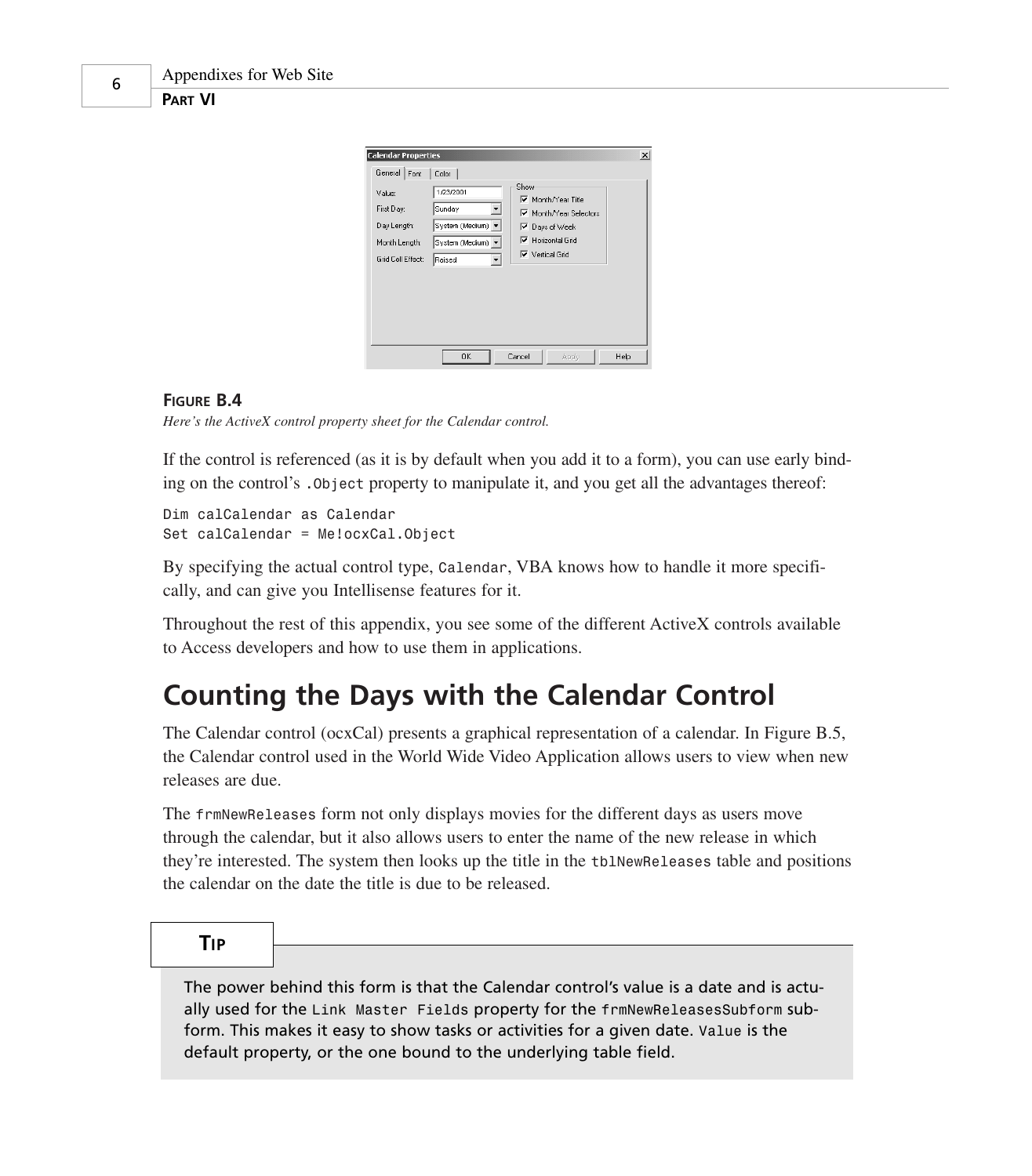

#### **FIGURE B.5**

*The ActiveX Calendar control lets you create visual scheduling applications.*

Figure B.6 shows the property sheet for the subform linked to the Calendar control. You can find the *frmNewReleases* form in AppB.mdb, also on this Web site.

| <b>€</b> Detail<br>Jinbound<br>. 1<br>February 2001 February<br>$2001$ $\degree$<br><b>€</b> Detail<br>Wed<br>Thu<br>Sat<br>Mon<br><b>Sun</b><br>Tue<br>Fri<br>.<br>Title<br>Title:<br>Subform/Subreport: NewReleasesSubform<br>$\times$<br>NewReleasesSubform<br>Format Data Event<br>Other<br>All<br>Source Object frmNewReleasesSubform   v  <br>Link Child Fields DateDueOut<br>Link Master Fields ocxCal<br>ź<br>Enabled Yes<br>$Locked$<br>No | <b>ET frmNewReleases: Form</b><br>1.1.1.1.2.1.1<br>$\alpha$ | $ \Box$ $\times$ |
|-----------------------------------------------------------------------------------------------------------------------------------------------------------------------------------------------------------------------------------------------------------------------------------------------------------------------------------------------------------------------------------------------------------------------------------------------------|-------------------------------------------------------------|------------------|
|                                                                                                                                                                                                                                                                                                                                                                                                                                                     |                                                             |                  |
|                                                                                                                                                                                                                                                                                                                                                                                                                                                     |                                                             |                  |
|                                                                                                                                                                                                                                                                                                                                                                                                                                                     |                                                             |                  |
|                                                                                                                                                                                                                                                                                                                                                                                                                                                     |                                                             |                  |

#### **FIGURE B.6**

*Being able to link a subform to a Calendar control is very handy.*

Before going into the sample code found in AppB.mdb, let's look at some of the properties, methods, and events found on the Calendar control.

### **Understanding the Calendar Control's Properties**

Throughout this appendix and Chapter 14, only select properties, methods, and events are mentioned for each ActiveX control because there are too many to cover completely in two chapters. The properties, methods, and events examined here are those deemed more important—or more likely to be interesting—to you. For complete listings of the properties, methods, and events for each ActiveX control, examine each control's help file.

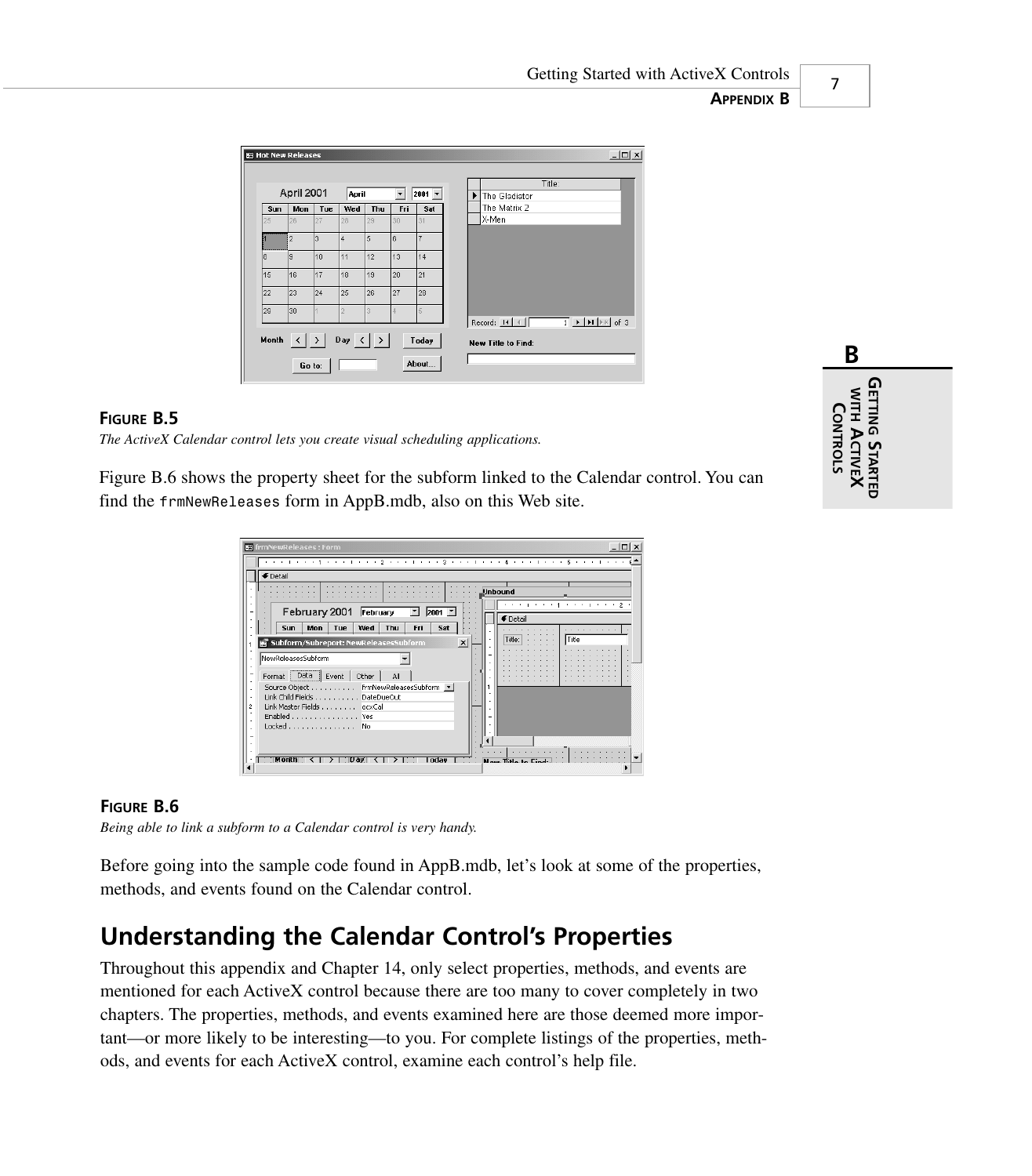Table B.1 lists some of more useful properties of the Calendar control. You can follow this table by referring to the property sheet shown in Figure B.7. The next two sections list the methods and events used within the Calendar control.

| ActiveX Control: ocxCal                 | $\times$        |
|-----------------------------------------|-----------------|
| ocxCal                                  |                 |
| Data Event Other<br>Format              | All             |
| Custom                                  |                 |
| About.                                  |                 |
| BackColor                               | -2147483633     |
| Day                                     | $12^{12}$       |
| DayFont                                 | (Font)<br>n     |
| DayFontColor<br>DayLength               | System (Medium) |
| FirstDay                                | <b>Sun</b>      |
| GridCellEffect                          | Raised          |
| GridFont                                | (Font)          |
| GridEnnhColor                           | 10485760        |
| GridLinesColor                          | -2147483632     |
| Month                                   | 2               |
| MonthLength                             | English         |
| ShowDateSelectors                       | <b>Yes</b>      |
| ShowDays                                | <b>Yes</b>      |
| ShowHorizontalGrid                      | Yes             |
| ShowTitle $\ldots \ldots \ldots \ldots$ | Yes             |
| ShowVerticalGrid                        | Yes             |
| TitleFont                               | (Font)          |
| TitleFontColor                          | 10485760        |
| Value                                   | 2/12/2001       |
| ValueIsNull                             | No              |
| Year                                    | 2001            |
|                                         |                 |

#### **FIGURE B.7**

*The Calendar control has many of its own properties.*

| Property                          | Description                                                                                                                                                                                                                                                                                                                                                                                                                                                                                                                                                                                                                                                                                                                             |
|-----------------------------------|-----------------------------------------------------------------------------------------------------------------------------------------------------------------------------------------------------------------------------------------------------------------------------------------------------------------------------------------------------------------------------------------------------------------------------------------------------------------------------------------------------------------------------------------------------------------------------------------------------------------------------------------------------------------------------------------------------------------------------------------|
| DayFont and GridFont              | Set the font for the display of the day titles and grid text<br>(respectively) on the calendar. These two properties actu-<br>ally consist of other properties, such as Bold, Italic, and<br>so on. When the Builder button is clicked, the Calendar<br>control property sheet appears. When you address the<br>property in code—for example, the ocxCal Calendar con-<br>trol—uses the following syntax:<br>$ocxCal.DayFont = NameOfFont$<br>ocxCal.DayFont.Name = NameOfFont<br>ocxCal.DayFont.Size = SizeOfFont<br>$ocxCal.DayFont.Bold = True False$<br>ocxCal.DayFont.Italic = True False<br>$ocxCal.DayFont.Underlineline = True False$<br>ocxCal.DayFont.Strikethrough = True False<br>The same syntax can be used for GridFont. |
| DayFontColor and<br>GridFontColor | Set the colors for the display of the day<br>titles and the grid, respectively.                                                                                                                                                                                                                                                                                                                                                                                                                                                                                                                                                                                                                                                         |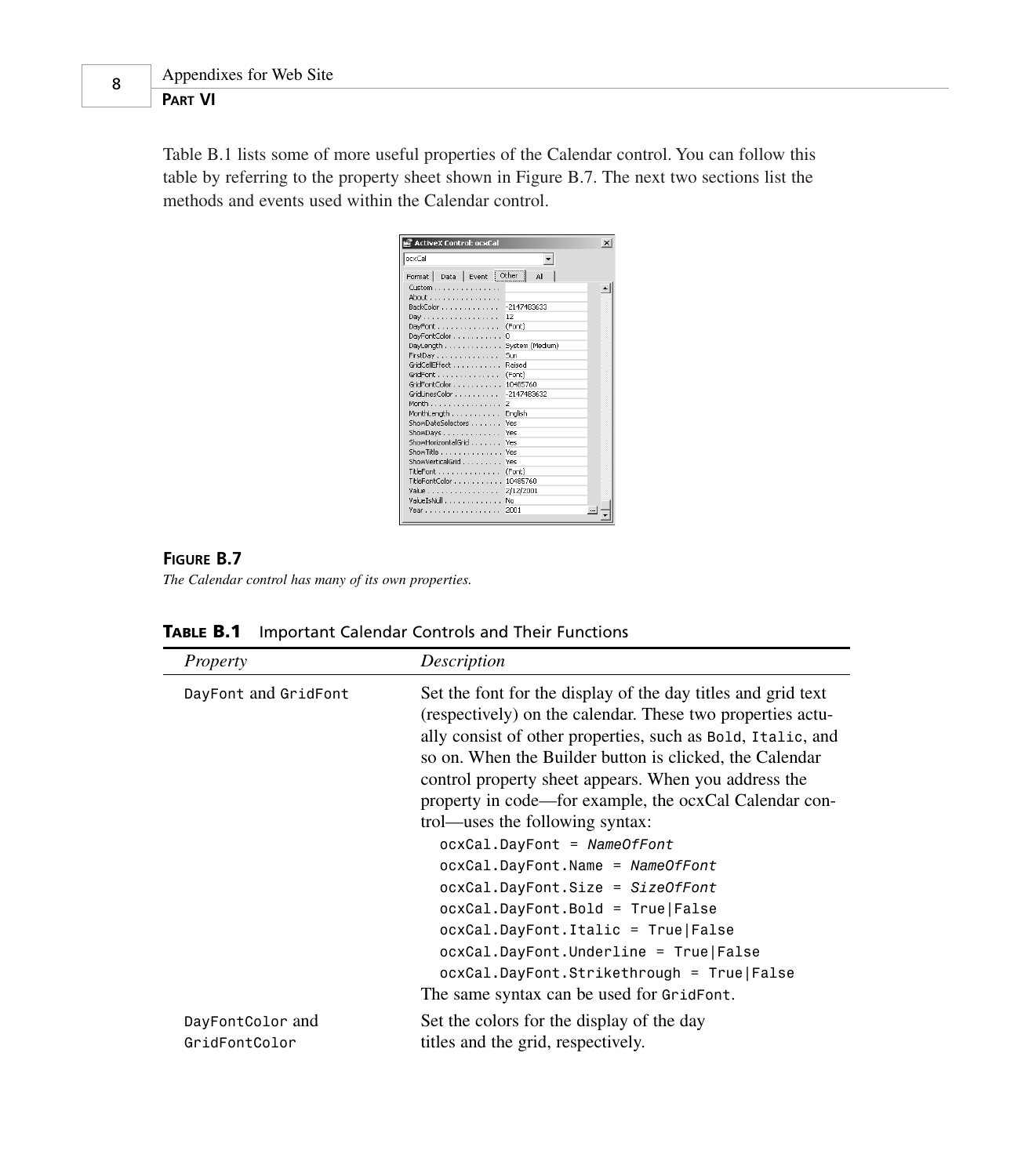| Property             | Description                                                                                                                                                                                                                                                                                                      |  |  |  |
|----------------------|------------------------------------------------------------------------------------------------------------------------------------------------------------------------------------------------------------------------------------------------------------------------------------------------------------------|--|--|--|
| ShowDateSelectors    | When set to True, displays combo boxes on the top of the<br>calendar, allowing users to pick the month and year.                                                                                                                                                                                                 |  |  |  |
| ShowTitle            | When set to True, displays the month and year in whatever<br>font and color are set by TitleFont and TitleFontColor.                                                                                                                                                                                             |  |  |  |
| DayLength            | Lets you specify how to display the Day title, and whether<br>to display it always in English (or whatever language the<br>system is set to use). For example, for August, English<br>(Medium) would be Mon and English would be Monday.<br>The other two choices are System and System (Medium).                |  |  |  |
| MonthLength          | Affects the length displayed for the month in the title, and<br>whether to display it always in English (or whatever lan-<br>guage the system is set to use). For example, for August,<br>English (Medium) would be Aug and English would be<br>August. The other two choices are System and System<br>(Medium). |  |  |  |
| GridLinesFormat      | Specifies the format for the gridlines: Raised, Sunken, or<br>Flat.                                                                                                                                                                                                                                              |  |  |  |
| GridLinesColor       | Specifies the color of the lines when GridLinesFormat is<br>set to Flat.                                                                                                                                                                                                                                         |  |  |  |
| Day, Month, and Year | When incremented or decremented by one, allows you to<br>cycle through a week, a month, or a year. These properties<br>are actually most useful to manipulate during runtime.                                                                                                                                    |  |  |  |
| Value                | Retrieves the date highlighted or moves the highlight on<br>the calendar when set.                                                                                                                                                                                                                               |  |  |  |
| ValueIsNull          | Allows you to not have a date chosen on the calendar.                                                                                                                                                                                                                                                            |  |  |  |

#### **TABLE B.1** Continued

**TIP**

When set to *True*, the *ShowDateSelectors* property is useful as the title. However, you then need to set the *ShowTitle* property to *False* to avoid redundancy. If you don't want users to be able to choose the year and month, set *ShowDateSelectors* to *False* and *ShowTitle* to *True*.

A few more properties are available for use with the Calendar control. For a complete list of properties for the Calendar control, look in the Object Browser. Follow these steps:

9

**B**

א<br>א∃

**ACTIVE X CONTROLS**

**GETTING**

**STARTED**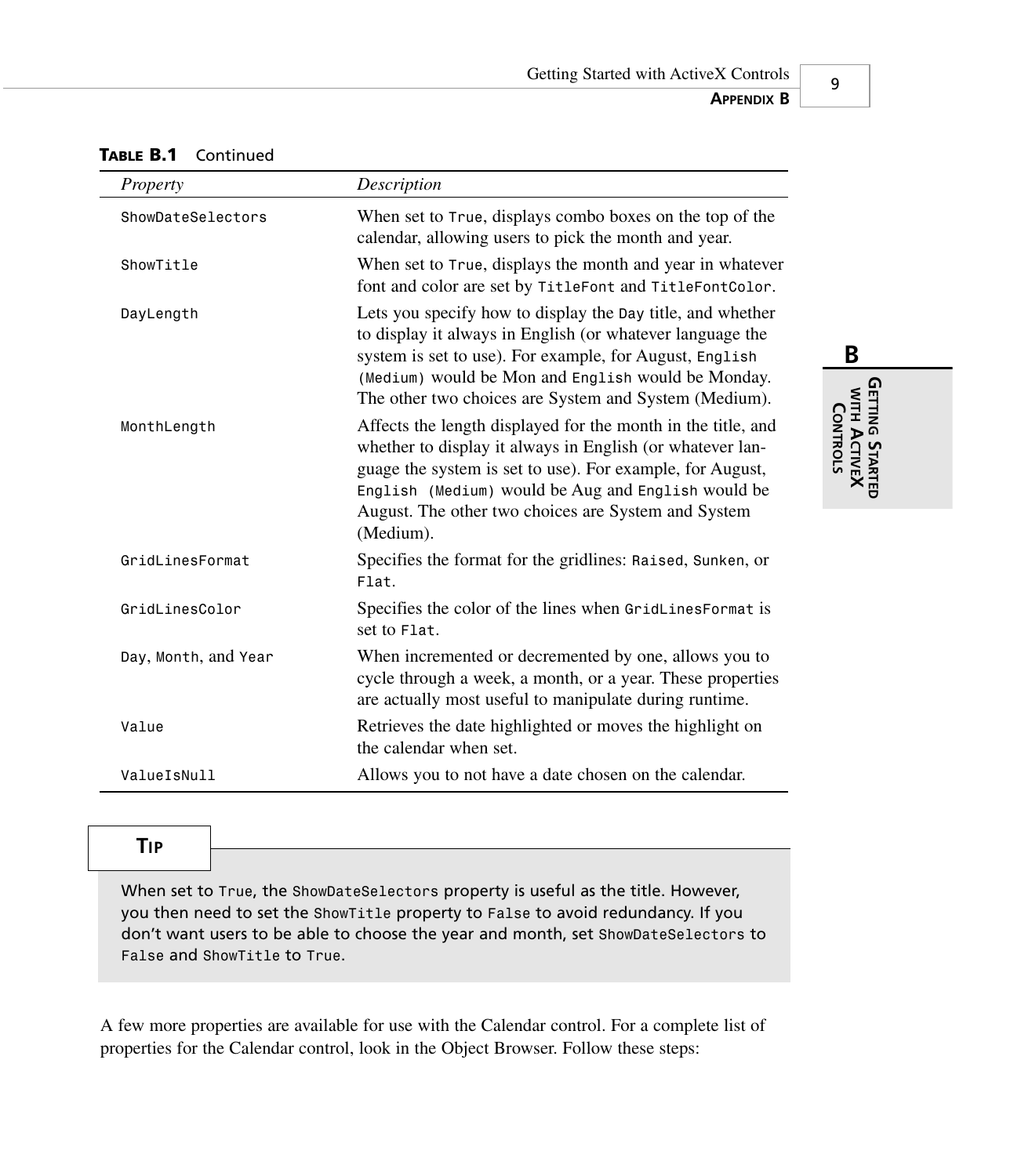- 1. Open the VBE via Tools, Macro, Visual Basic Editor and choose View, Object Browser.
- 2. Select MSACAL for the library to examine.
- 3. Select the Calendar class from the list of classes.

### **NOTE**

ActiveX libraries aren't loaded into the object browser unless your database/Project uses that particular ActiveX control. So if you aren't using the Calendar control and haven't specified a reference to its library, the object browser won't have MSACAL available.

#### **Understanding the Calendar Control's Methods**

The Calendar control actually uses a limited number of methods, all listed in Table B.2.

| <b>Method</b> | Description                                                                                                                                                                                |
|---------------|--------------------------------------------------------------------------------------------------------------------------------------------------------------------------------------------|
| AboutBox      | Displays the About box for the Calendar control                                                                                                                                            |
| NextDay       | Increments the Value property by a day, taking care of the calendar<br>fixup for months and years (calendar fixup means that the calendar<br>graphic will show the correct month and year) |
| NextWeek      | Increments the Value property by a week, taking care of the<br>calendar fixup for months and years                                                                                         |
| NextMonth     | Increments the Value property by a month, taking care of the<br>calendar fixup for years                                                                                                   |
| NextYear      | Increments the Value property by a year                                                                                                                                                    |
| PreviousDay   | Decrements the Value property by a day, taking care of the calendar<br>fixup for months and years                                                                                          |
| PreviousWeek  | Decrements the Value property by a week, taking care of the<br>calendar fixup for months and years                                                                                         |
| PreviousMonth | Decrements the Value property by a month, taking care of the<br>calendar fixup for years                                                                                                   |
| PreviousYear  | Decrements the Value property by a year                                                                                                                                                    |
| Refresh       | Repaints the Calendar control                                                                                                                                                              |
| Today         | Sets the Value property to the current system date                                                                                                                                         |

**TABLE B.2** Calendar Methods and Their Functions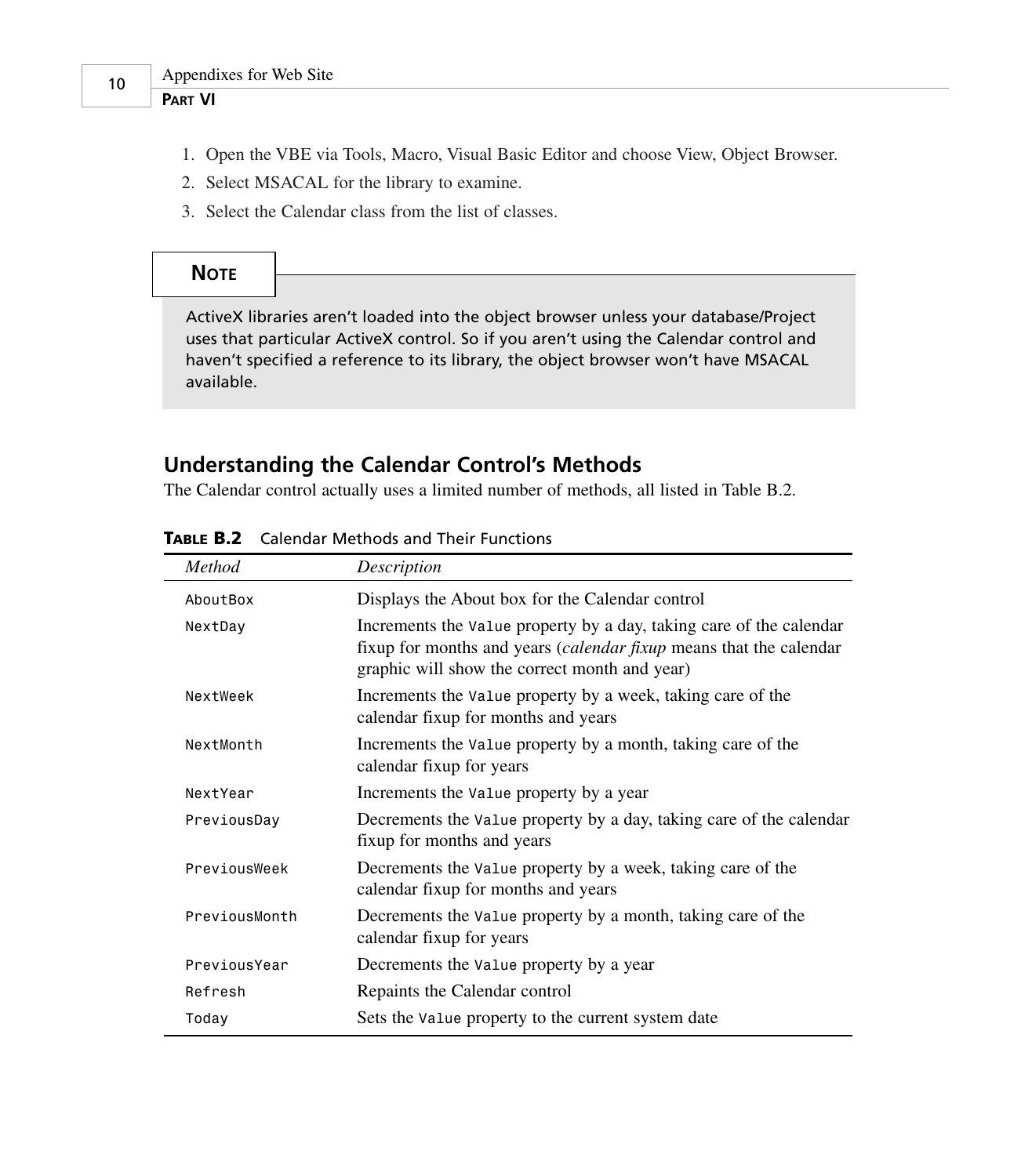11

**NOTE**

All methods except *AboutBox* cause the calendar to repaint.

When you use the Calendar control, forms that allow users to move around on the calendar will use most of these methods.

On the *frmNewReleases* form, many methods listed here are used in event procedures. Four methods—*PreviousDay*, *NextDay*, *PreviousMonth*, and *NextMonth*—are used with command buttons. To see an example of using the *PreviousDay* method, follow these steps:

- 1. Open the *frmNewReleases* form in Design mode.
- 2. Choose Code from the View menu. The module editor appears with the Declarations section of the *frmNewReleases* form module displayed.
- 3. From the Objects drop-down list, choose the *cmdPreviousDay* command button. The procedure, *cmdPreviousDay\_Click()*, appears in the module editor, as follows:

```
Private Sub cmdPreviousDay_Click()
   Me!ocxCal.PreviousDay
End Sub
```
By viewing a few of the command buttons' *OnClick* events on the *frmNewReleases* form, you also can see examples of the other methods. The following examples show the command buttons that use the *Next* methods:

```
Private Sub cmdNextDay_Click()
   Me!ocxCal.NextDay
End Sub
Private Sub cmdNextMonth_Click()
  Me!ocxCal.NextMonth
End Sub
```
You can see by these examples, and when you run the form, that the Calendar control does a lot of the work by fixing up the months and years, thus repainting itself.

### **Understanding the Calendar Control's Events**

The Calendar control supports these standard Access events: *Click*, *DblClick*, *GotFocus*, *KeyDown*, *KeyPress*, *KeyUp*, *LostFocus*, *BeforeUpdate*, and *AfterUpdate*. These events are triggered in the same way other events are triggered. Two events specific to the Calendar control, *NewMonth* and *NewYear*, are triggered when the date in a new month or new year is clicked.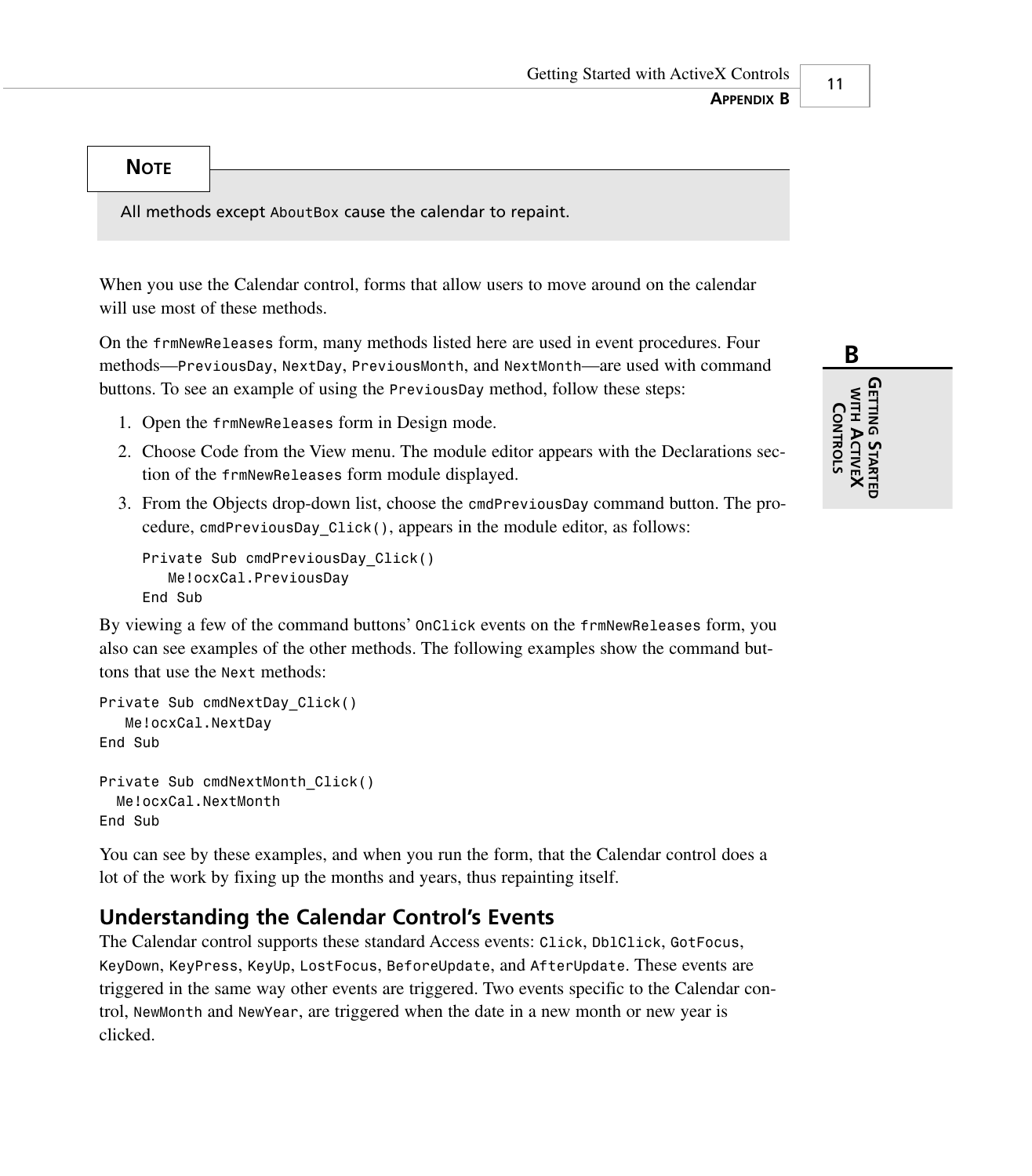### **Programming VBA with the Calendar Control**

Some VBA code has already been shown with the events displayed. Another example of programming the Calendar control is the New Title to Find text box on the bottom of the *frmNewReleases* form. The actual manipulation of the Calendar control *ocxCal* is performed in this single line of code:

*Me!ocxCal.Value = snpNewReleases!DateDueOut*

Listing B.1 shows the complete code attached to the *txtTitleToFind* text box.

```
LISTING B.1 WebB.mdb: Updating ocxCal with the Date of the Title Found
```

```
Private Sub txtTitleToFind_AfterUpdate()
   Dim dbLocal As Database, snpNewReleases As Recordset
   On Error GoTo Error_txtTitleToFind_AfterUpdate
   Set dbLocal = CurrentDb()
   Set snpNewReleases = dbLocal.OpenRecordset("tblNewReleases", _
      dbOpenSnapshot)
   snpNewReleases.FindFirst "[Title] = '" & txtTitleToFind & "'"
   If snpNewReleases.NoMatch Then
      Beep
      MsgBox "New Title not found!", acCritical, "Find Title Error"
   Else
      Me!ocxCal.Value = snpNewReleases!DateDueOut
   End If
   snpNewReleases.Close
   dbLocal.Close
Exit_txtTitleToFind_AfterUpdate:
   Exit Sub
Error_txtTitleToFind_AfterUpdate:
  MsgBox Error$
   Resume Exit_txtTitleToFind_AfterUpdate
End Sub
```
The code in Listing B.1 performs these steps:

- 1. The routine opens the current database.
- 2. It opens the *tblNewReleases* table as a snapshot recordset.
- 3. The routine looks for the text entered in *txtTitleToFind*.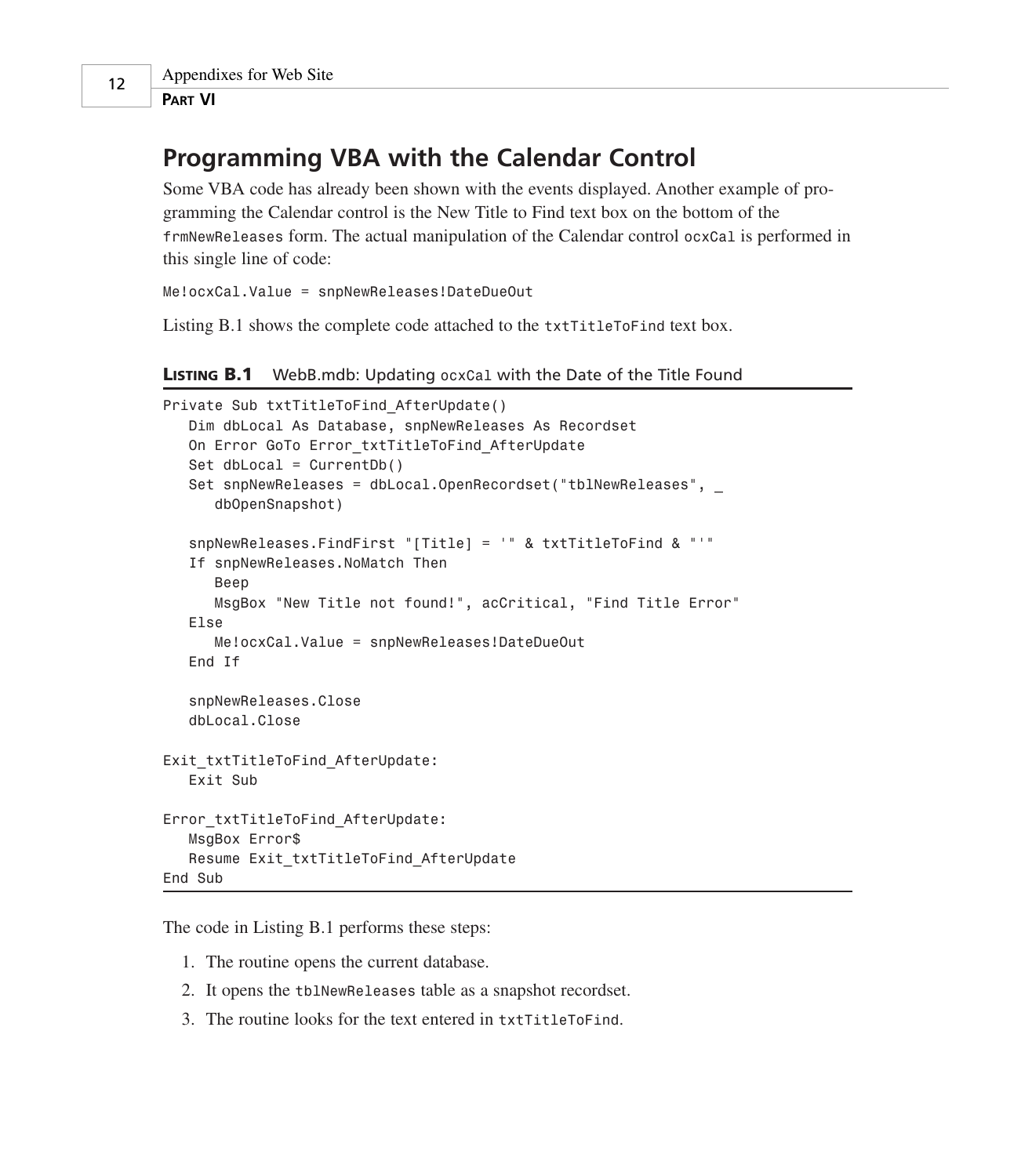- 4. It displays an error message if the text isn't found; otherwise, it sets the *Value* property of the Calendar control *ocxCal* to the *DateDueOut* field for the title.
- 5. It closes the variables.

Figure B.8 shows the *frmNewReleases* form just after a title is found.

|            | <b>July 2001</b>                                                                              |     | July |     |     | $2001 -$ | The 6th Day<br>▶                                                                                                                                                                                                                                                                                                                                                    |
|------------|-----------------------------------------------------------------------------------------------|-----|------|-----|-----|----------|---------------------------------------------------------------------------------------------------------------------------------------------------------------------------------------------------------------------------------------------------------------------------------------------------------------------------------------------------------------------|
| <b>Sun</b> | Mon                                                                                           | Tue | wed  | Thu | Fri | Sat      | Unbreakable                                                                                                                                                                                                                                                                                                                                                         |
| 24         | 25                                                                                            | 26  |      | 28  | 29  | 30       |                                                                                                                                                                                                                                                                                                                                                                     |
|            | $\overline{2}$                                                                                | l3  | 4    | ls. | ls  | 7        |                                                                                                                                                                                                                                                                                                                                                                     |
| 8          | lя                                                                                            | 10  | 11   | 12  | 13  | 14       |                                                                                                                                                                                                                                                                                                                                                                     |
| 15         | 16                                                                                            | 17  | 18   | 19  | 20  | 21       |                                                                                                                                                                                                                                                                                                                                                                     |
| 22         | 23                                                                                            | 24  | 25   | 26  | 27  | 28       |                                                                                                                                                                                                                                                                                                                                                                     |
| 29         | 30                                                                                            | l31 |      |     | ś   | a        | $\overline{1}$   $\overline{1}$   $\overline{1}$   $\overline{1}$   $\overline{1}$   $\overline{1}$   $\overline{1}$   $\overline{1}$   $\overline{1}$   $\overline{1}$   $\overline{1}$   $\overline{1}$   $\overline{1}$   $\overline{1}$   $\overline{1}$   $\overline{1}$   $\overline{1}$   $\overline{1}$   $\overline{1}$   $\overline{1}$  <br>Record: 14 4 |
|            |                                                                                               |     |      |     |     |          |                                                                                                                                                                                                                                                                                                                                                                     |
|            | Month $\left \left \left \right \right \right $ Day $\left \left \left \right \right \right $ |     |      |     |     | Today    | New Title to Find:                                                                                                                                                                                                                                                                                                                                                  |

| R                                                                       |  |
|-------------------------------------------------------------------------|--|
| GETTING<br><b>MITH A</b><br><b>CONTROLS</b><br>STARTED<br><b>CTIVEX</b> |  |

#### **FIGURE B.8**

*It's easy to perform impressive tasks with very few steps by using the Calendar control.*

You can use the Calendar control in several other ways. This is just one simple but powerful example, because you can control a subform with the Calendar control by using very little programming.

## **Using a Standard Interface with the Common Dialog Control**

One ActiveX control included in the MOD is the Common Dialog. With this control, you can create the standard dialogs used for various Windows system tasks, including the following:

- Opening a file
- Saving a file under a new name
- Choosing a color
- Choosing a font
- Printing a file
- Running Winhelp.exe

You formerly had to use Windows API calls to access the Common Dialog control. As of Access 95, ActiveX controls allow you to access the same functionality without the hassle of setting up for the API call.

13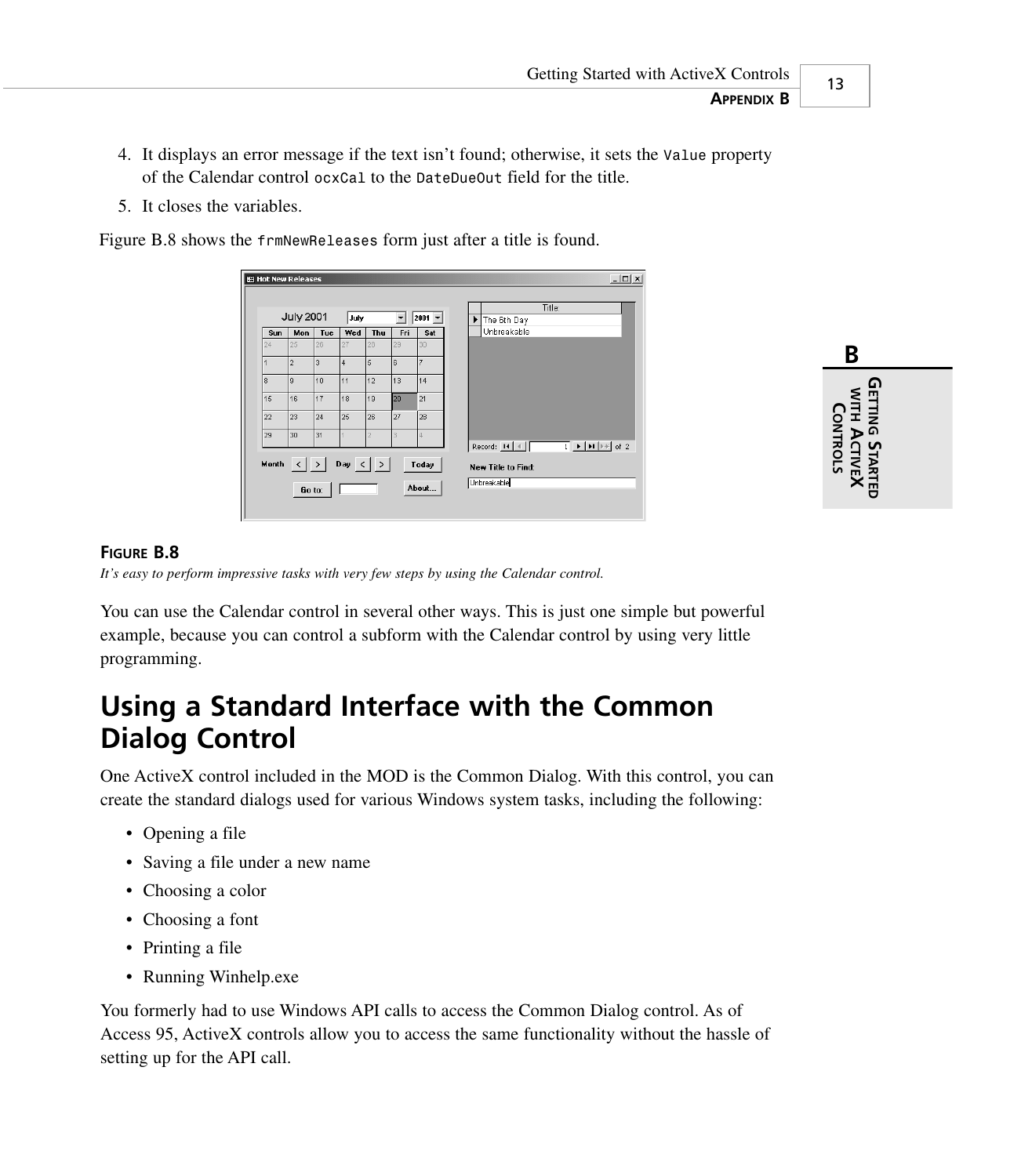### **NOTE**

To use the Common Dialog control, you must have the Microsoft Office Developer, Visual Basic 5 or 6, or Visual InterDev, Enterprise Edition. This control isn't available in the standard Microsoft Access. When you install the MOD, this control and others are registered automatically.

Let's take an overview of how to use the Common Dialog control, and then examine the following examples:

- Using the ActiveX control to locate the back end to the World Wide Video Application (Open File dialog)
- Setting a new default printer for the World Wide Video Application (Printer dialog)

After it's placed on a form, the Common Dialog control isn't very impressive visually. The Calendar control, on the other hand, looks great because you can actually see a calendar in Design mode. You can see in Figure B.9 the Common Dialog control in the upper-left corner of the *frmWindowsCommonControlsRichTextbox* form in the Chap14.mdb database, which you can find on this Web site. Even worse, at runtime you can't even see the control until it's activated with one of the *Show* methods (discussed shortly).



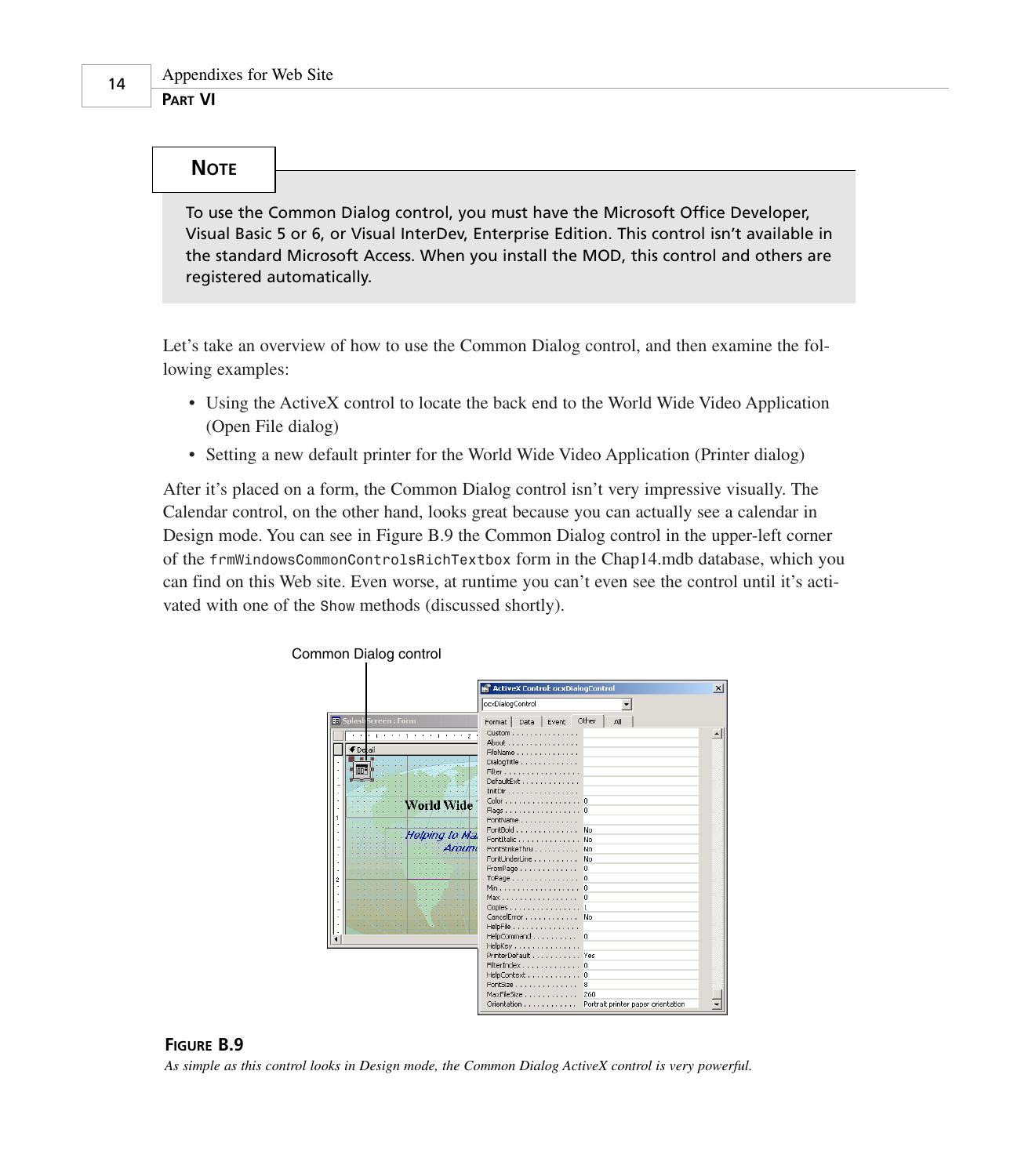15

You can also see from Figure B.9 that quite a few properties are specific to the Common Dialog control. Before you panic, keep in mind that different dialogs use the various properties. A better way to look at the properties is through the specific Common Dialog properties sheet. To access this property sheet, double-click the control. Figure B.10 shows a view of the tabs on the Common Dialog control-specific property sheet. You can even see the different tabs that represent the types of dialogs available. Because so many properties are available to use, specific properties are covered for two examples later in this appendix.





#### **FIGURE B.10**

*Dealing with properties on the control's property sheet is easier with the Common Dialog control.*

You can't activate the control except when using the *Show* methods, including *ShowOpen*, *ShowSave*, *ShowColor*, *ShowFont*, *ShowPrint*, and *ShowHelp*. In generic terms, these steps set up a Common Dialog ActiveX control, with the following section showing a specific example of these steps:

- 1. Place a Common Dialog control on the form by using the method described earlier in the section "Placing an ActiveX Control on a Form."
- 2. By using either the Access property sheet or the control's property sheet, set the necessary properties for the dialog type you want to use. You can also use code to set the properties so that a control can be used for more than one purpose (discussed in the next section).
- 3. In an event procedure, call the *Show* method of your choice.

## **Locating a File with the Common Dialog Control**

Locating a file with the Common Dialog control is very straightforward. You can see this in the following code for the click event of the *cmdLoad* command button (with the label "Load File"), on the *frmWindowsCommonControlsRichText* form.

```
Private Sub cmdLoad_Click()
  Me!ocxCommon.Filter = "Rich Text Format files|*.rtf"
```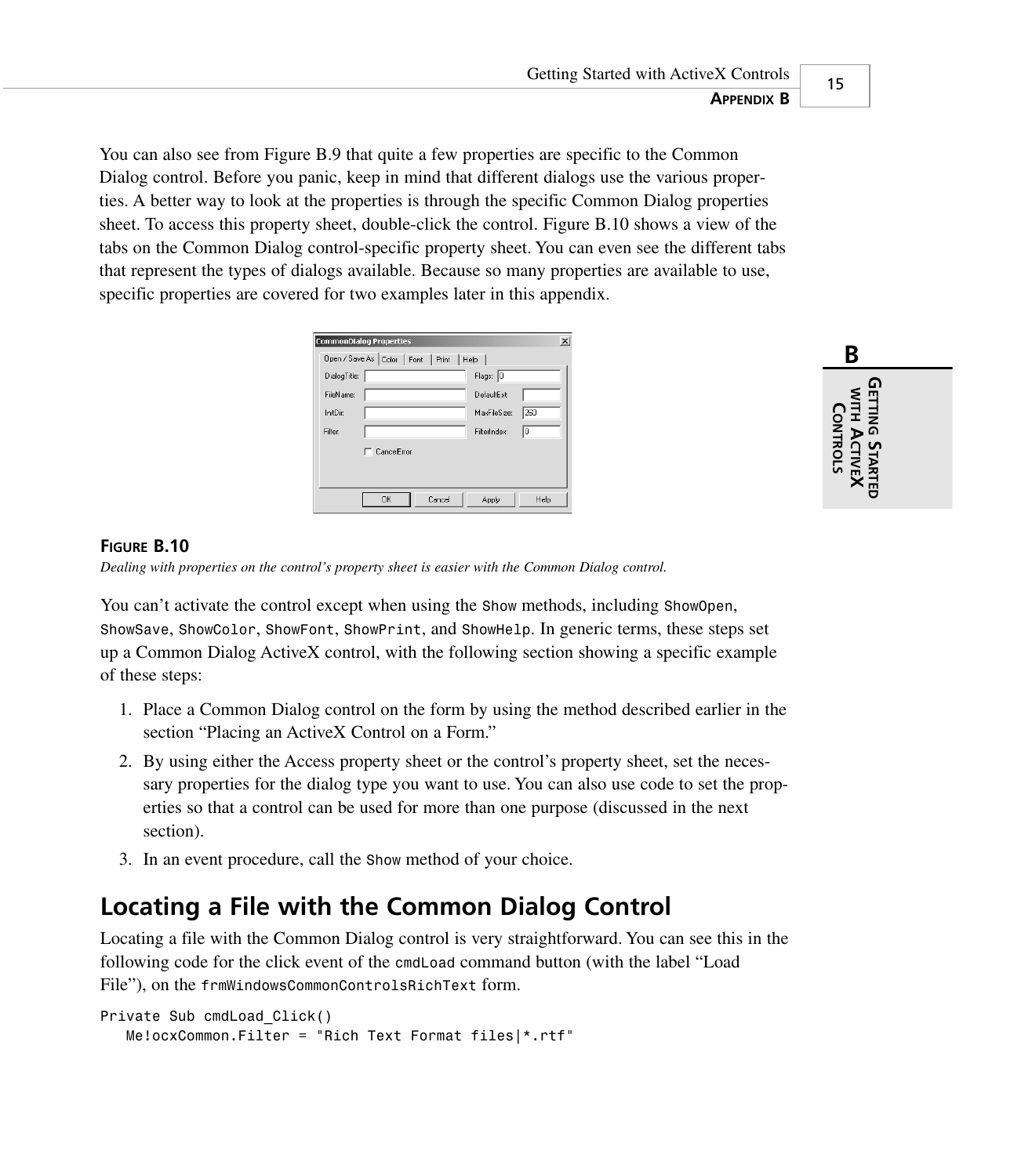```
Me!ocxCommon.ShowOpen
   Me!ocxRichText.LoadFile Me!ocxCommon.Filename, 0
End Sub
```
The filter property is the only property being set. You can add more filters just by adding the pipe (*|*) symbol to the end of the current filter string, followed by the additional description and skeleton. The following are some other properties that you can use with the Common Dialog's *ShowOpen* method:

| Property    | Description                                                                                                                             |
|-------------|-----------------------------------------------------------------------------------------------------------------------------------------|
| FileName    | Contains the name of the file you want to locate. This<br>property also contains the full path of the file located with<br>the control. |
| InitDir     | Sets the initial folder at which you want the dialog to point.                                                                          |
| DialogTitle | Displays the title at the top of the dialog.                                                                                            |
| Filter      | Uses the skeletons (such as $*.*$ or $??$ ?.doc) that DOS uses,<br>including wildcards.                                                 |
| CancelError | Causes an error to occur when Cancel is clicked—or not<br>clicked. Err. Number is set to 32755 when Cancel is<br>clicked.               |

Figure B.11 shows the dialog in action. This process is just one of many of an unending number of ways to use the Common Dialog ActiveX control, even with just the *ShowOpen* method.



#### **FIGURE B.11**

*Use the Common Dialog ActiveX control to create standard user interfaces to locate files.*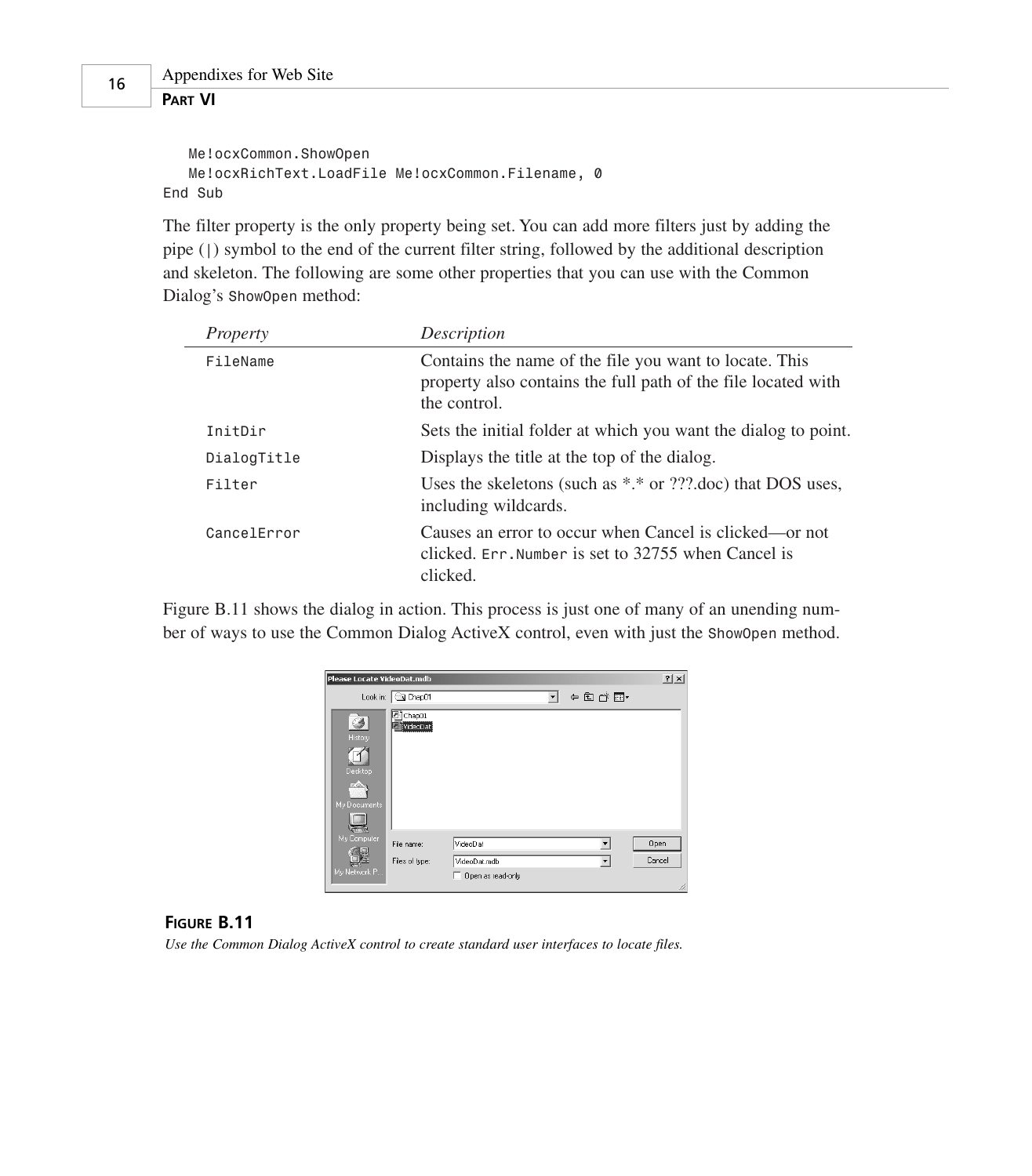## **Changing the Default System Printer with the Common Dialog Control**

Usually when you create a report, you want it to use the default Windows printer. You can switch default printers in a number of ways. Some applications, such as Microsoft Word, allow you to change the default printer when you choose the Print command. Another way to change the default printer is by choosing Settings, Printers off the Start menu.

When dealing with users, you don't want to make them perform these other steps. The ideal way to deal with setting the printer is to have users either set a new default printer at report time or just go to a system utilities form once to handle it. Figure B.12 shows the latter choice in Design mode. This particular utility form, *ap\_SystemUtilities*, is found in VideoApp.mdb(ADO) on this Web site. (A *system utility form* contains various utilities used for the system or the current application.) This example requires no setting of properties and has only one method call: *ShowPrinter*.

> **€** Detail Table(s) To Export Format to Export To Jnbound Jnbound **Dialog Properties** Open / Save As | Color | Font | Print | Help | Copie: Elags: ToPage:  $\nabla$  Printer**D**efault Change Default<br>Printer **I** or Min: CancelError Max 五  $Qrientation:  $\sqrt{1 \cdot \text{cd}$ Portrait</u>$  $\blacktriangledown$  $Cancel$ OK Apply Help

#### **FIGURE B.12**

*This form contains both the command button and Common Dialog control used for changing the default printer.*

By looking at the event procedure behind the *cmdChangePrinter OnClick* event, you see the following code:

```
Private Sub cmdChangePrinter_Click()
     Me!ocxChangePrinter.ShowPrinter
End Sub
```
That's all there is. You place the control on the form, create an event procedure on the command button's *OnClick* event, and place the preceding code lines. Figure B.13 shows the Print dialog that appears when you click the command button.

**B GETTING** א<br>א∃ב **CONTROLS CONTROLS ACTIVE X STARTED**